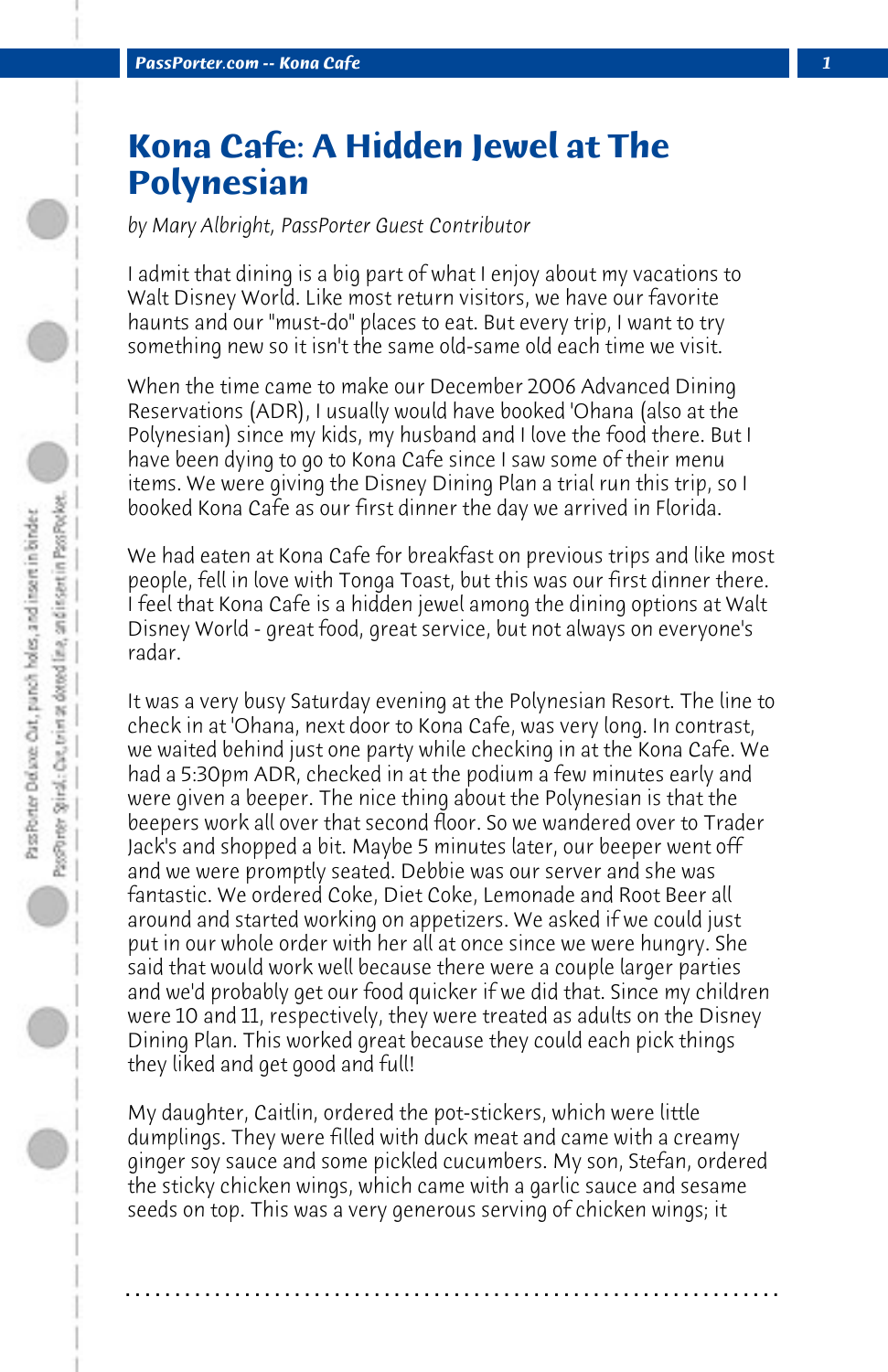easily would be a nice appetizer for the entire table. I ordered the crab cakes, which was served with a tartar sauce and pineapple relish. I really liked the crab cakes, 'though I'm not really into crab cakes at all. I thought my portion was a perfect appetizer size for one person. My husband, Bryan, had the Creamy Kona Seafood Chowder. It's a blend of shrimp, crab and fish in a sort of creamy bisque. He really enjoyed that soup. Caitlin didn't really care for her pot-stickers, but I think it was more because she loves chicken and wanted Stefan's chicken wings. They pretty much inhaled that plate. The plate of chicken wings could easily have been an entree for Caitlin, but they did well sharing together.

When we ordered our entrees, Caitlin wanted to get the turkey medallions and Debbie told her right away that she would not like that. I appreciated her honesty and her assistance in helping Caitlin pick something that she would like. She asked Caitlin what she liked. Caitlin describes herself as a "meat-o-saurus" and her favorite meat is always chicken. She tells Debbie, "chicken" so Debbie recommended she have the Coconut Chicken. It also came with Asian greens, pineapple, strawberries and a yummy honey-lime dressing. Caitlin ate the chicken; I ate her "salad", as she put it, and everyone was happy.

Stefan ordered the shrimp and scallops entree, which came with sticky rice and a variety of dipping sauces. He loves shrimp and was ready to try scallops. He inhaled his shrimp pretty darn quick, but didn't care much for the taste of scallops. I was happy to help him finish those off!

Bryan ordered the prime rib with mashed potatoes and stir-fried broccoli. It was slow-roasted and must have tasted pretty good because it wasn't too long before he was wiping his plate clean.

I ordered the Macadamia Nut Encrusted Mahi Mahi. It came with mushroom rice, sauteed bok choy and fried onions, with a lime-butter sauce. Mahi Mahi is my absolute favorite fish. I loved this dish and ate everything! I don't even like onions as a rule, and I made those fried onions disappear. Caitlin's favorite word to describe really good food is "Yumatrocious!" and that applied to every bite of my entree.

Then it was time for dessert. Kona Cafe has a wonderful dessert selection. Stefan opted for the Kona Kone, which had 2 kinds of ice cream in a sugar cone with cotton candy around the bottom. He loves ice cream so this was a good deal for him. Since Caitlin considers chocolate a food group unto itself, she ordered the Kilauea Torte. She giggled with glee when that chocolate fudge oozed out of the cake when she cut into it.

**. . . . . . . . . . . . . . . . . . . . . . . . . . . . . . . . . . . . . . . . . . . . . . . . . . . . . . . . . . . . . . . . . .**